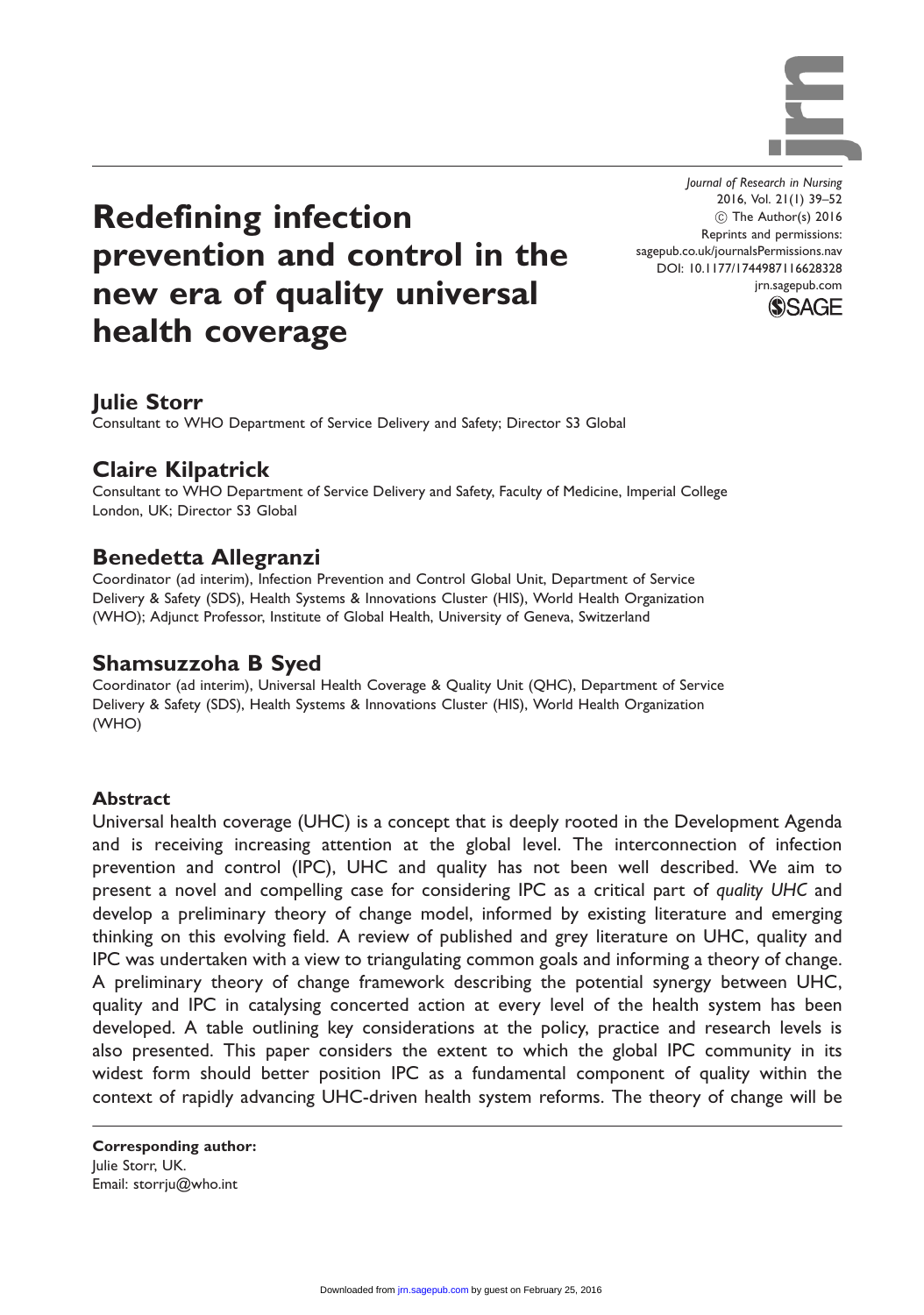of value to the many organisations involved in supporting countries and facilities as they move towards a true focus on UHC.

#### Keywords

infection prevention and control, quality of health care, safety, theory of change, universal health coverage

#### Introduction

In the field of public health and infectious diseases three contextual factors have influenced this paper. First, the emerging focus on universal health coverage (UHC) with quality as an essential feature, based on years of recognition that patient safety is a global concern (World Health Assembly (WHA), 2002); second, the recent shift in the focus of the water, sanitation and hygiene (WASH) sector beyond communities to WASH in health care facilities, in particular addressing the gross deficits in basic hygiene infrastructures (in support of infection prevention and control (IPC)) that are rampant across many countries of the world (WHO, 2015a); and third, the still recent devastating outbreak of Ebola virus disease (EVD) in West Africa that highlighted the lack of IPC expertise and infrastructure across entire health systems in many countries, and the consequence of such vacuums, in particular the impact on health facility processes and patient and health worker outcomes (Farrar and Piot, 2014; United Nations (UN), 2015). There appeared to be no reliable application of IPC across any country, as well as an apparent failing of leaders in many countries to have given IPC the importance it requires within health systems.

UHC is focused on 'ensuring that all people can use the promotive, preventive, curative, rehabilitative and palliative health services they need, of sufficient quality to be effective, while also ensuring that the use of these services does not expose the user to financial hardship' (World Health Organization (WHO) definition: http://www.who.int/health\_ financing/universal coverage definition/en/). UHC is concerned with the nature and availability of a health workforce, the presence of qualified specialists (including nurses), health care financing and infrastructure and system design (Moreno-Serra and Smith, 2012). Human resources in particular are an important component of health systems overall, with the need for sufficient numbers of well trained and motivated staff as well as adequate resources for the preventive element of UHC (The Lancet, 2012). From a feasibility viewpoint scholars argue that the focus should be on the provision of a minimum basic package to cover priority health needs for which there are effective low cost interventions, usually focused on disease-specific programmes. Abiiro and De Allegri (2015) talk about a 'guaranteed sufficient capacity of the local health system, in terms of adequate health infrastructure, qualified human resources, equipment and tools, to deliver quality health care' as an essential component of the access dimension of UHC.

Globally, hundreds of millions of people are affected every year by avoidable infections in health care settings (Allegranzi et al., 2011; WHO, 2011) and this does not take account of the additional harm caused by outbreaks. The WHO report highlights that at any given time, 7% of patients in developed and 10% in developing countries will acquire at least one health care-associated infection (HAI) and this can contribute to avoidable death. In Europe, more than 4 million patients are affected by approximately 4.5 million episodes of HAI annually,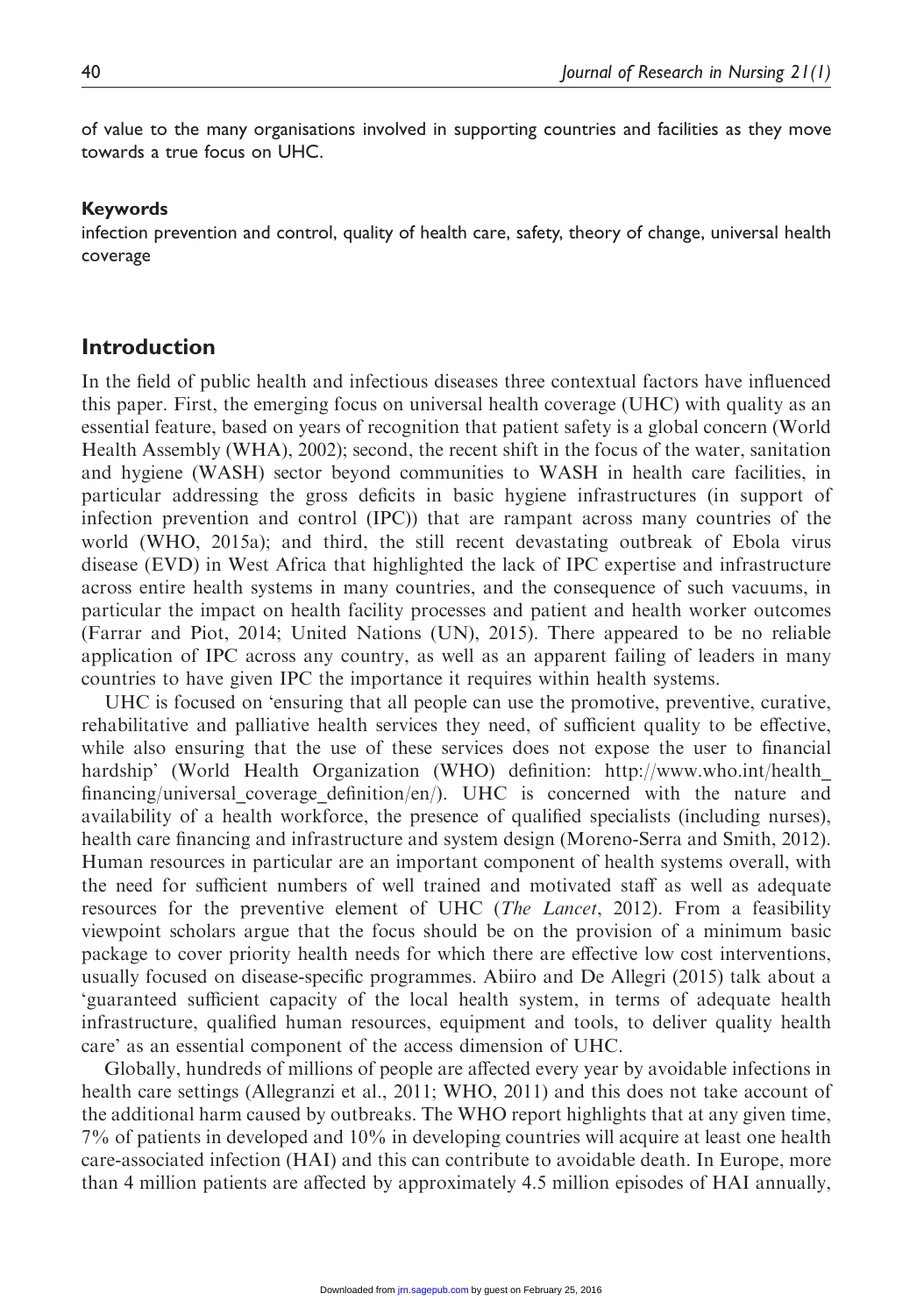leading to 16 million extra days of hospital stay and 37,000 attributable deaths, and contributing to an additional 110,000. In the USA, approximately 1.7 million patients are affected by HAI annually, with a prevalence of 4.5% and accounting for 99,000 deaths; limited data are available from low- and middle-income countries (LMICs), but the prevalence of HAI is estimated to be between 5.7% and 19.1%. Patients who acquire infection tend to have longer hospital stays and be treated with less effective drugs that are more toxic and/or more expensive. Some patients will not recover and others may develop long-term complications. The international call to action against antimicrobial resistance (AMR) includes more than prevention and management of HAI; however, this escalating global challenge has highlighted the importance of fundamental IPC measures when providing health care where infections may become untreatable (WHO, 2012a).

IPC is therefore an important part of quality, essential for the delivery of safe health services in all countries of the world. Its beauty is in its ubiquity, the fact that it is an understandable concept, a tangible starting point that anyone at any level of health care can grasp and act on when faced with the question 'What does safety and quality mean to you?'. IPC transcends 'silo's and a vertical programme focus that pervades much of health and development (Harries et al., 2010). This is both a strength and a value that this specialty can bring to the emerging thinking on UHC and quality.

WHO's Learning Laboratory on UHC and patient safety and quality (WHO, 2014a) singled out IPC as a central component of safe, high quality service delivery at the institutional level within the context of UHC-driven health systems. At its most basic, Learning Laboratory participants described it in terms of hand hygiene, maintaining clean bedding and preventing surgical site infections, but it also extended to reducing added health care costs from HAI. The determinants of HAI are influenced by a complex combination of gaps in policies, infrastructure, organisation and knowledge, defects in health care workers' behaviour, as well as patient-related factors (Storr et al., 2013). IPC is a response to this problem and should be viewed as a scientific discipline which builds on human factors and practical solutions grounded in epidemiology, social science and health systems strengthening, designed to prevent harm.

Yet many health care facilities in LMIC settings lack basic IPC/WASH resources, resulting in the inability to provide safe care and presenting serious health risks to those seeking treatment. Recent data from 54 countries representing over 60,000 health care facilities have highlighted the extent of the WASH problem in global health care (WHO, 2015a). Over one-third of facilities do not have access to water and soap for hand hygiene. An earlier WHO report in 2012 described health facility progress with a multimodal strategy for hand hygiene improvement in 69 countries of the world, also highlighting system-level deficits in mitigating against hand hygiene action at the point of care (WHO, 2012b). In summary, severe infrastructure constraints compromise the ability of health workers to practice IPC and in addition impact their ability to provide routine services, such as safe childbirth (Hussein et al., 2011).

Within the context of the new sustainable development goals, this paper considers IPC as a health and development force for good, integral to quality within the context of UHC at every level of the health system. What seems to emerge from the current global health literature is a lack of clarity on the interrelationship between UHC and IPC and the role the latter can play within the current development agenda. There is an opportunity to incorporate IPC into a stronger vision for the future of population health where it is viewed as an effective, cross-cutting, positive catalyst for change. A preliminary theory of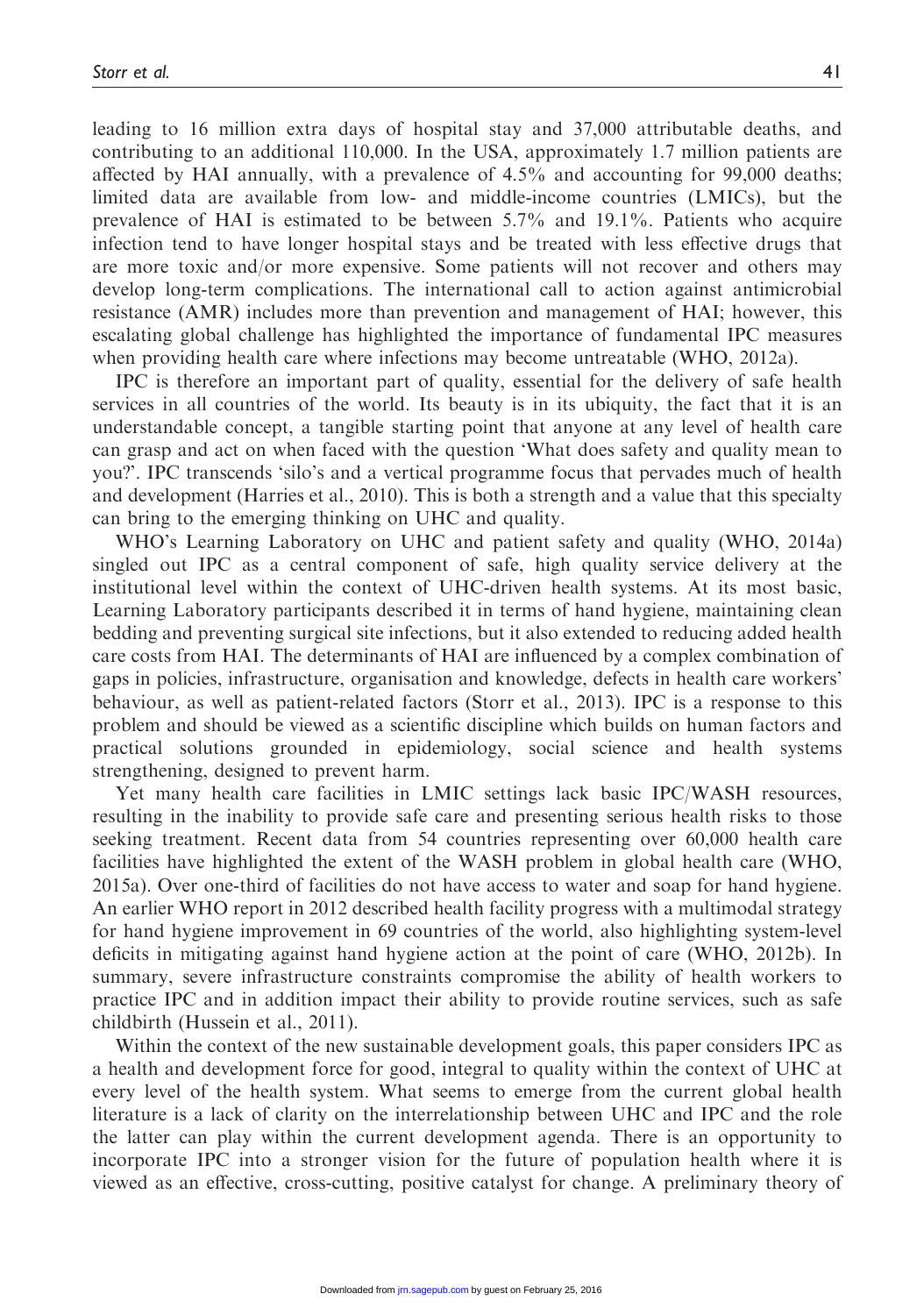change (TOC) presented within this paper aims to initiate a debate on how this can be achieved.

## A rapid evaluation of the global situation on UHC and IPC

Without patient safety and quality, pushing for UHC would not benefit the patients – some of them would go there, experience the bad things that are going on there, shun and make sure nobody will go there anyway.

Executive Director, Uganda Protestant Medical Bureau (WHO, 2014a)

Availability, acceptability, affordability and quality of health services are presented as essential subcomponents of real access to health care and are directly rooted in the human rights conceptual framework, captured in broader discussions on the right to health (WHO, 2007). Considering its interactive facets, UHC emerges from the literature as a multidimensional concept, operationalised in terms of population coverage of healthrelated social security systems, financial protection and access to quality health care according to need (Savedoff et al., 2012). UHC has been described both as an aspiration (Kieny et al., 2013) and part of the global move to tackle poverty and inequity – access to health services being a core part of poverty reduction and human development (Evans et al., 2012). At its heart is the goal of ensuring that all people in all countries obtain the quality health services they need without suffering financial hardship. UHC is therefore concerned with all aspects of what is considered to be a functioning health system. Within this perspective, achievement of UHC requires a range of promotive, preventive, curative, rehabilitative and palliative services (Kieny et al., 2013).

Its origins lie in both the WHO Constitution – 'the enjoyment of the highest attainable standard of health ... one of the fundamental rights of every human being without distinction of race, religion, political belief, economic or social condition' – and the Alma Ata Declaration of 1978, calling for 'health for all'. It is also important to note that UHC is not solely concerned with health financing (WHO, 1978). Other parts of the health system are critical, including service delivery at every level, the input of motivated and responsive health workers and access to adequate supplies of quality essential medicines and technologies for diagnosis and treatment (UN, 2008). Prevention and health promotion services are highlighted, together with systems for generating evidence through research and for collating and analysing the data necessary for informed decision-making and for governing all parts of the health system.

In LMICs facing crippling shortages of skilled workers, nurses are responsible for the care of the widest range of people and for the widest geographical areas (Global Health Workforce Alliance and WHO, 2013; WHO, 2013). Mitchell (2015) states that nurses and midwives are central to realising the goals of UHC and that they bring great expertise to person-centred, individual care worldwide, but are less visible in the policy arena. Attaining UHC is therefore very much a nursing issue requiring strong leadership and influence at all levels of the health system.

Within the new list of 100 core indicators (WHO, 2015b), severe systemic infection/sepsis in the postnatal period and neonatal sepsis are highlighted as potential indicators of the quality and safety of health care. This provides a tangible example of the importance of embedding IPC/WASH within the *quality UHC* agenda. For the International Health Regulations (IHR) core capacity index, application of IPC is another example by which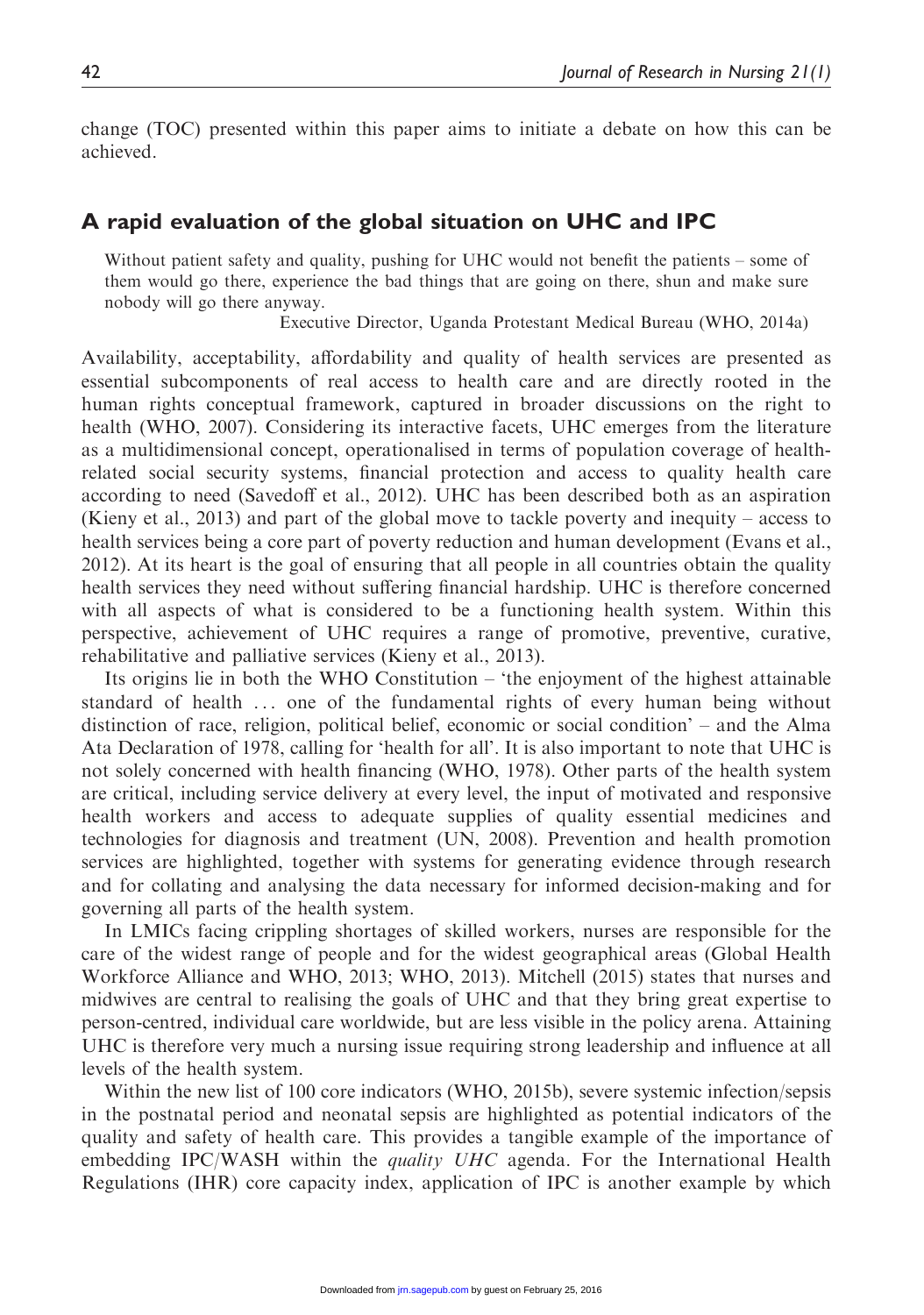nations can meet these regulations, as part of a central strategy for dealing with public health threats of international concern. Such integration has been tested in recent times based on infectious diseases such as severe acute respiratory syndrome (SARS), Middle East respiratory syndrome (MERS) and more recently Ebola. IPC is undoubtedly a major influencer of health outcomes at many levels of the health system, although not always explicitly described in related publications. When IPC works, when it is established and embedded, patients and health workers are protected. When it fails, whatever the cause, people are harmed and in some cases die unnecessarily. The significant economic costs of HAI to LMICs have been described (Umscheid et al., 2011; Zimlichman et al., 2013), including the associated out-of-pocket expenditure. Yet at the same time the amount that is spent on IPC-related endeavours is not fully known, making it an urgent field of further enquiry. In LMICs where IPC is at a 'virgin state' of development, the economic case for action on IPC at the policy level has not been fully articulated. What is known to some extent is the cost of HAI to individuals in terms of its impact on mortality and morbidity affecting institutions, nations and entire geographical areas. It is clear that a significant percentage of HAIs are preventable, and therefore what emerges is a debate on the avoidable costs involved. Conversely, the recent focus on AMR, including the Global Action Plan (WHO, 2014b, 2015c), highlights the massive burden related to inappropriate use of antibiotics, constituting one of the leading sources of waste in already scarce health care system resources. IPC is recognised as playing a strong role – with the emphasis on low cost interventions, applicable to all providing care, preventing microbial spread and therefore avoiding the need for antibiotic treatment.

While HAI is a universally relevant threat to anyone accessing health care there is a dimension of risk; those most likely to be affected are the most vulnerable in society – the already ill, the old, the young, the impoverished, the malnourished. This relationship has been well articulated in relation to the social determinants of health and infectious disease, described by some authors as a public health priority (Braveman, 2011; Semenza et al., 2010). The socially determined component of HAI has been less well described and remains largely implicit. Prevalence surveys conducted mainly in highincome countries continue to focus on the extent of the burden and at times the economic impact, with an evaluation of the role of social factors on the risk of HAI being absent. A recent systematic review highlights the socioeconomic dimension of the effectiveness of IPC programmes, emphasising the impact of bed occupancy, staffing levels, workload, access to equipment and training as just some of the influencing factors (Zingg et al., 2015). Moving forward, the value IPC adds in terms of addressing these social factors, including access, together with its relationship with efficiency, quality, economics and peoples' rights, will be critical for embedding in the UHC agenda.

Strategies to prevent HAI exist. Indeed, a number of IPC interventions have been placed internationally within the 'top 10 patient safety strategies that are ready for adoption now' – hand hygiene in particular being singled out as an intervention whose implementation should be widely adopted immediately (Shekelle et al., 2013). Such strategies usually embrace issues of structure, governance, accountability and human factors but, as has been highlighted already, there remains a global inequity in infection risks and rates. In 2008, the findings of a global priority setting exercise for patient safety research (WHO, 2008) ranked HAI-related research in the top 10 of 50 agreed priorities for action in LMICs. The research gaps identified included risk factors for HAI, access and affordability of products (hand sanitizers) and the effectiveness of plans for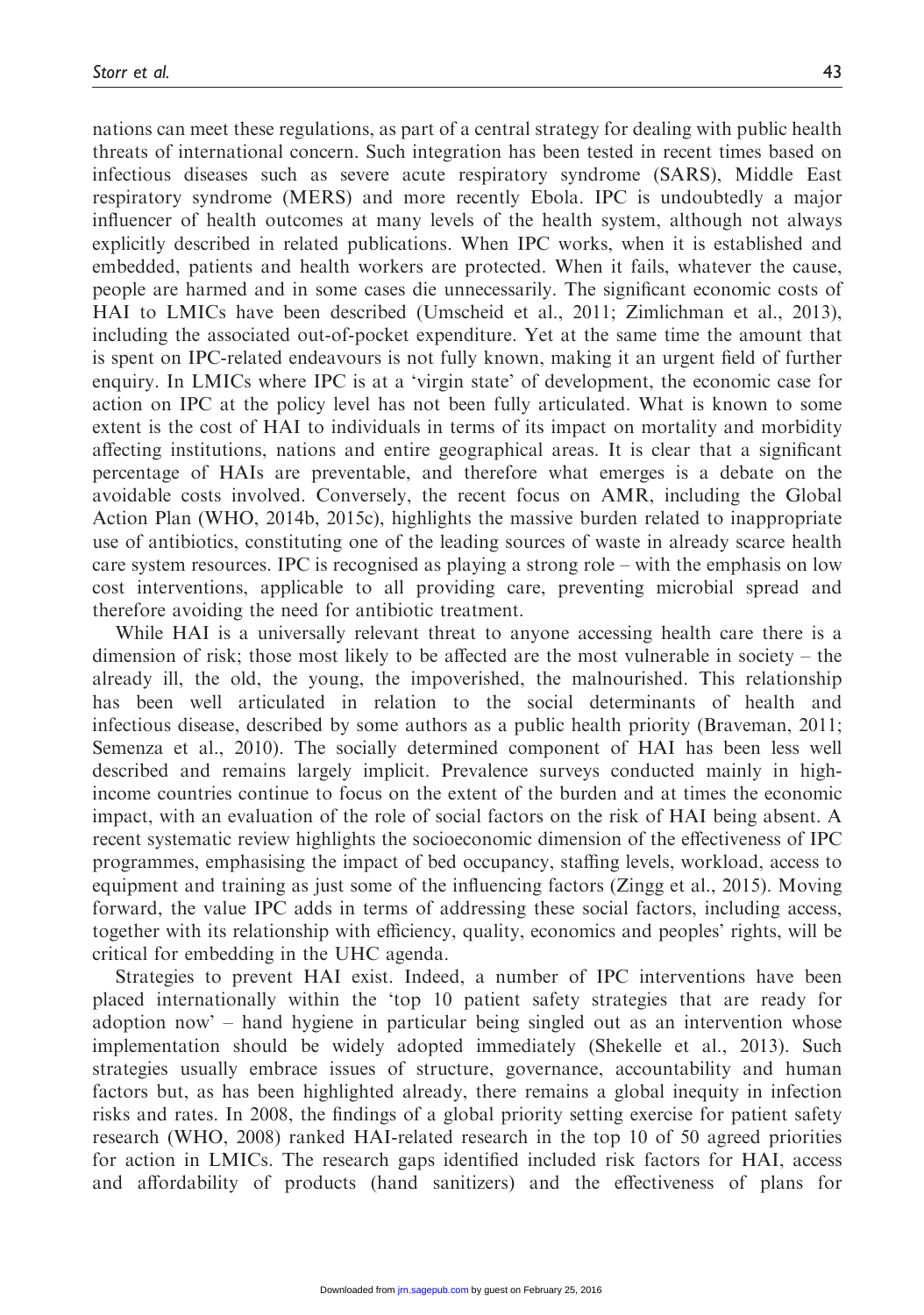controlling epidemics. One response to this exercise was the development of WHO's core components for IPC programmes (WHO, 2009) that list essential elements for programmes at national and health care facility level, in order to contribute to the strengthening of capacity for the prevention of HAI and to prepare an efficient response to emergencies involving communicable diseases, such as epidemics (see Table 1).

The global application of these programmes is currently unknown, but there is evidence that many weaknesses including surveillance and laboratory capacity, in particular in LMICs, continue to exist (WHO, 2014b). Bartram et al. (2015) describe the findings of the report on the status of water and sanitation in health care facilities from 54 LMICs as 'a major embarrassment for the health sector' in relation to the prevention of infection, highlighting the impact on disease and death in pregnancy and childbirth as particular concerns (WHO, 2015a). Furthermore, as a specific example, a rapid assessment of health facilities in the early stages of the EVD outbreak in Sierra Leone highlighted the significant

| Organisation of IPC programmes                | A structure responsible for policies, goals, strategies; legal, technical<br>frameworks and monitoring. Existence of qualified dedicated<br>technical staff with defined responsibilities, scope and functions.<br>A budget adequate to meet programmed activities.                                  |
|-----------------------------------------------|------------------------------------------------------------------------------------------------------------------------------------------------------------------------------------------------------------------------------------------------------------------------------------------------------|
| Technical guidelines                          | Development, dissemination and implementation of technical<br>evidence-based guidelines for prevention of the relevant risks<br>and/or infections, adapted to local conditions.                                                                                                                      |
| Human resources                               | Training for all health care personnel in IPC and specialised training<br>for infection-control professionals. Adequate staff responsible for<br>IPC activities. Address biological risks and implement preventive<br>measures.                                                                      |
| Surveillance of infections and                | Established priorities for surveillance of infections and pathogens,                                                                                                                                                                                                                                 |
| assessment of compliance with                 | standardised case definitions and active methods of surveillance.                                                                                                                                                                                                                                    |
| IPC practices                                 | Systematic assessment of compliance with IPC practices. Detection<br>of outbreaks and prompt response. Documentation of the situation<br>of HAI and IPC practices.                                                                                                                                   |
| Microbiology laboratory                       | Standardisation of microbiology laboratory techniques. Promotion of<br>the interaction between IPC activities and the microbiology<br>laboratory. Use microbiology data for surveillance and IPC<br>activities. Establish laboratory biosafety standards.                                            |
| Environment                                   | Minimum requirements for IPC: clean water, ventilation, handwashing<br>facilities, patient placement and isolation facilities, storage of sterile<br>supplies, conditions for building and/or renovation.                                                                                            |
| Monitor and evaluation of<br>programmes       | Regular monitoring, evaluation and reporting of IPC outcomes,<br>processes and strategies at national level and in health care facilities.<br>Promotion of evaluation in a non-punitive culture.                                                                                                     |
| Links with public health or other<br>services | Links between public health services and the facilities for events of<br>mandatory reporting. Permanent coordination with activities<br>related to waste management and sanitation, biosafety,<br>antimicrobial pharmacy, occupational health, patients and<br>consumers and quality of health care. |

Table 1. WHO core components for infection prevention and control.

WHO: World Health Organization; IPC: infection prevention and control; HAI: health care-associated infection.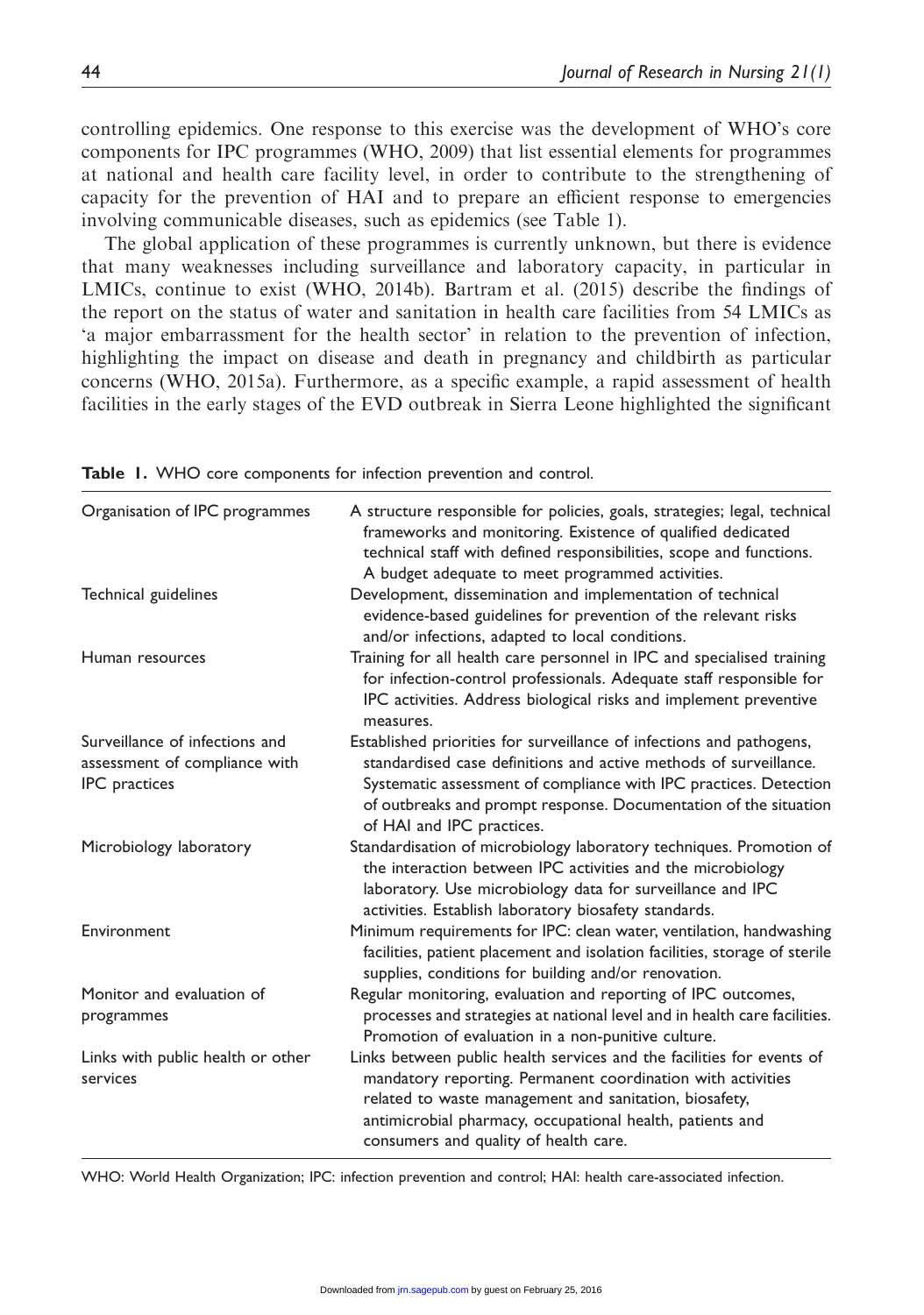country-wide health system gaps, including shortages or absence of trained health care staff, personal protective equipment, safe patient transport and standardised IPC protocols. Based on rapid assessment findings and key stakeholder input, priority IPC actions were recommended. The response called for an increase in coordinated and comprehensive district-level IPC support to prevent ongoing Ebola virus transmission in household, patient transport and health facility settings (Pathmanathan et al., 2014).

Within the context of available literature pertaining to HAI, IPC, WASH and UHC, the publication of WHO's Global Strategy on People-Centred and Integrated Health Services (WHO, 2015d) cannot be overlooked. The strategy builds on the UHC and the primary health care movement and calls for a paradigm shift in the way health services are funded, managed and delivered. Although not addressing IPC directly, the report presents a service design principle for strategies to enhance access and encourage UHC. It calls for urgent action to meet the health system challenges associated with an ageing population and the impact of chronic diseases and preventable illnesses that require multiple complex interventions. It also describes how such a strategy is essential in order to better prepare for and respond to health emergency crises through integrated services. One such action to enhance UHC and high quality, financially sustainable care is to shift focus away from hospital-based, disease-based and self-contained 'silo' curative care models to a more integrated approach. Schmidt et al. (2015) also emphasise the need for a comprehensive dialogue on UHC to ensure a balance that addresses expansion of access alongside equitable improvement of health outcomes through action across all relevant sectors.

## A proposed framework for interconnection: IPC and quality UHC

Based on the UHC patient safety and quality wheel (WHO, 2014a), Figure 1 aims to represent the role of IPC in safe, high quality people-centred care. From a promotion and prevention perspective the role of IPC programmes is well understood in terms of avoidable harm. The contribution that effective IPC makes in reducing the need for unnecessary treatments is equally well recognised, particularly within an AMR context. What has been less convincingly described perhaps is the interrelationship of IPC with palliation and rehabilitation.

Figure 2 presents a preliminary TOC (Weiss, 1995) that articulates the contribution that IPC could make to *quality UHC* and the need for concerted action at every level of the health system.

A conventional approach to HAI prevention would consider the ultimate impact of IPC programmes in terms of a reduction in HAI. This novel TOC considers reduction in HAI alongside a number of desirable long-term outcomes, spanning behaviour change of the health workforce (e.g. through better adherence to hand hygiene at critical moments) and resilient health services, all of which contribute to the desired impact of people-centred quality UHC. By undertaking a reverse mapping approach, the preconditions necessary to achieve these long-term goals can be easily conceived. The inputs and activities are presented at the global, national and facility levels, each feeding into the outputs and short- and longterm outcomes.

Using the example of the core components of IPC, it becomes clear that the development and strengthening of these global, evidence-based core components should form part of a health system service delivery-level strategy that influences policy (including composition of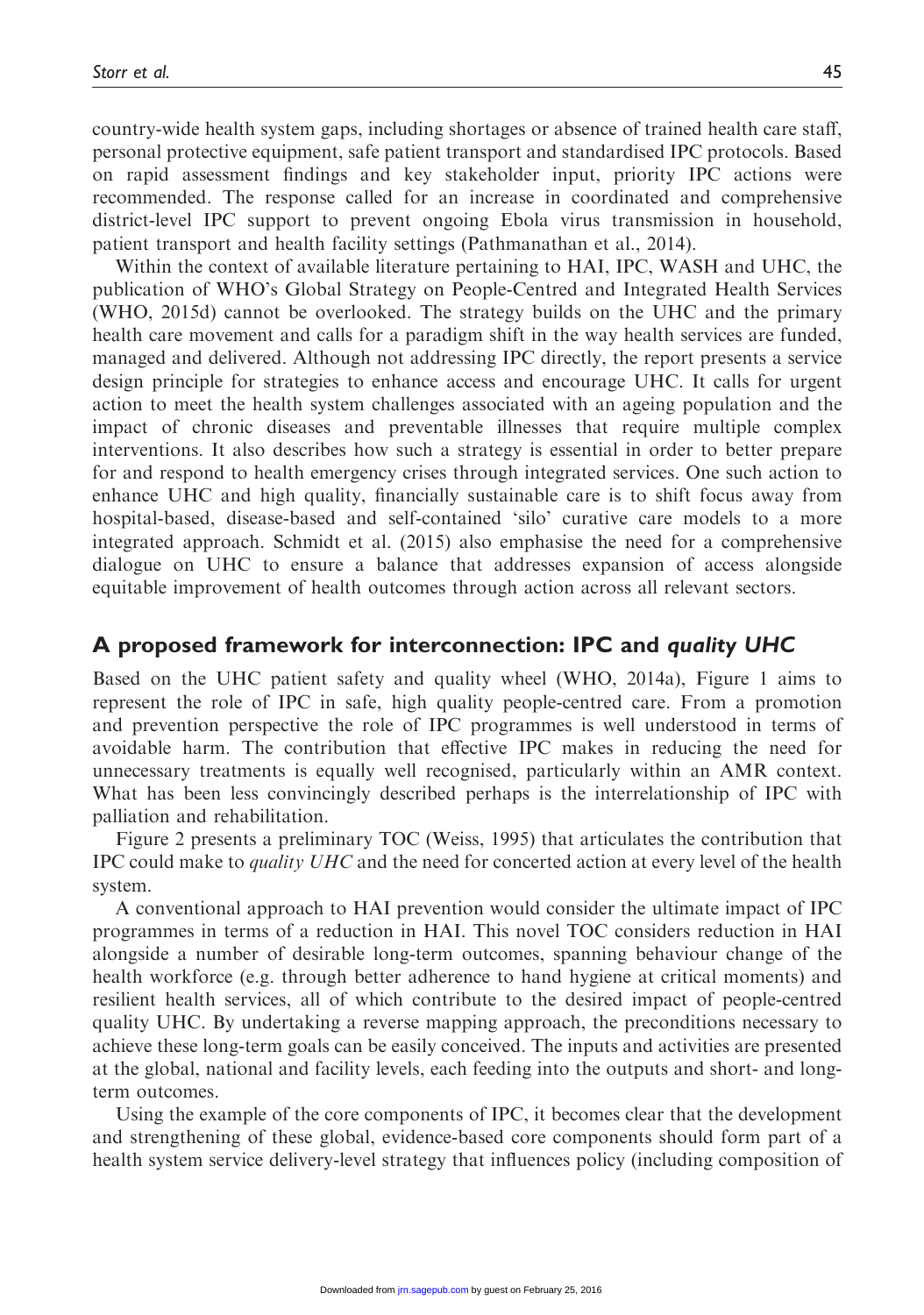

Figure 1. Strong universal health coverage-based systems with quality (infection prevention and control) as a precondition.

basic packages), funding decisions, curricula, as well as the research agenda, and contributes to enhancing access and stimulating quality UHC (see Table 2).

#### **Discussion**

Informed by the available literature, the time appears right to raise the profile of IPC within a quality UHC context. This paper suggests that there is a strong case for those working within the field of quality care, including IPC, to give serious consideration to the role that IPC occupies in the global development agenda. At the very least, the IPC community needs to develop a strong and convincing policy narrative around the relationship between IPC, quality of care and UHC. IPC is perfectly primed to leverage its strong position as a horizontal programme with impact – whatever the disease or health system focus.

Decision-makers face challenging ethical questions when setting spending priorities in light of resource constraints, influenced by values, population needs, cultural contexts, the overall health care environment and other economic and social constraints (Wagner et al., 2014). IPC exists within this context and, as stated, needs further focus to establish it as a truly low cost, effective intervention. Securing finances for health care is a necessary but insufficient condition for systems that are equitable and provide good quality care. The challenges of high quality and equitable health care are clearly many and most acute in LMICs because of a multitude of reasons including rapidly growing populations, a high prevalence of infectious diseases, as well as the growing burden of non-communicable illnesses, in all of which IPC can play a clear role.

On the international stage, 10 years ago, the 58th World Health Assembly in 2005 endorsed a resolution calling on member states to 'ensure that health-financing systems include a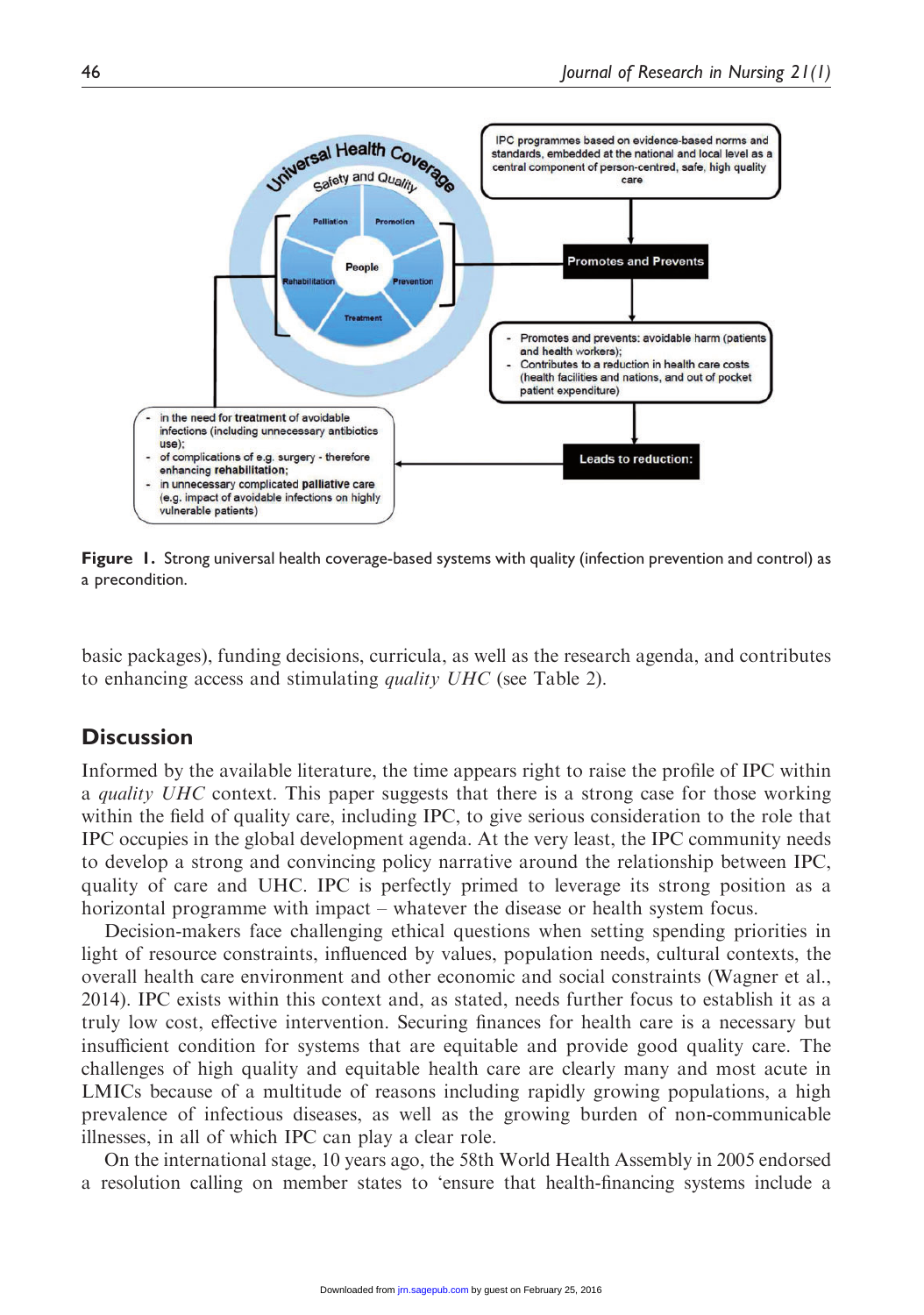

Figure 2. Preliminary theory of change for infection prevention and control (IPC) and quality universal health coverage.

AMR: antimicrobial resistance; UHC: universal health coverage; IPC: infection prevention and control; QUHC: quality universal health coverage; IHR: International Health Regulations; CEO: chief executive officer; NGO: non-governmental organisation; HAI: health care-associated infection.

method for prepayment of financial contributions for health care, with a view to sharing risk among the population and avoiding catastrophic health care expenditure and impoverishment of individuals as a result of seeking care' (WHA, 2005). Thus, the conceptual underpinning of UHC lay in 'sustainable health financing' and not in the mechanisms of health care delivery or the nature of health systems. UHC as a vehicle for securing sustainable financing for health systems over time began to conflate with health systems design, with a necessary re-focusing on quality of care as a fundamental precondition.

The proposed TOC provided in this paper aims to ensure a strong convergence between efforts at preventing HAI, including the associated costs, and other global threats from infectious diseases and *quality UHC*. This proposal applies to all countries, with acknowledgement that progress is most needed in LMICs. A multimodal, multi-stakeholder approach is vital to success, rather than a 'silo' focus. At the present time there is a lack of clarity on how the service design principle of people-centred and integrated health services can act as a driver to support and improve, for example, the development of new IPC core components fit for the sustainable development goal era.

There are many areas not explored here, including the IPC connection with the patient safety agenda and the rising focus on primary care and public health. Going forward, further exploration, as well as feedback on reflections of IPC's role within the health system framework, from a truly global perspective, is called for.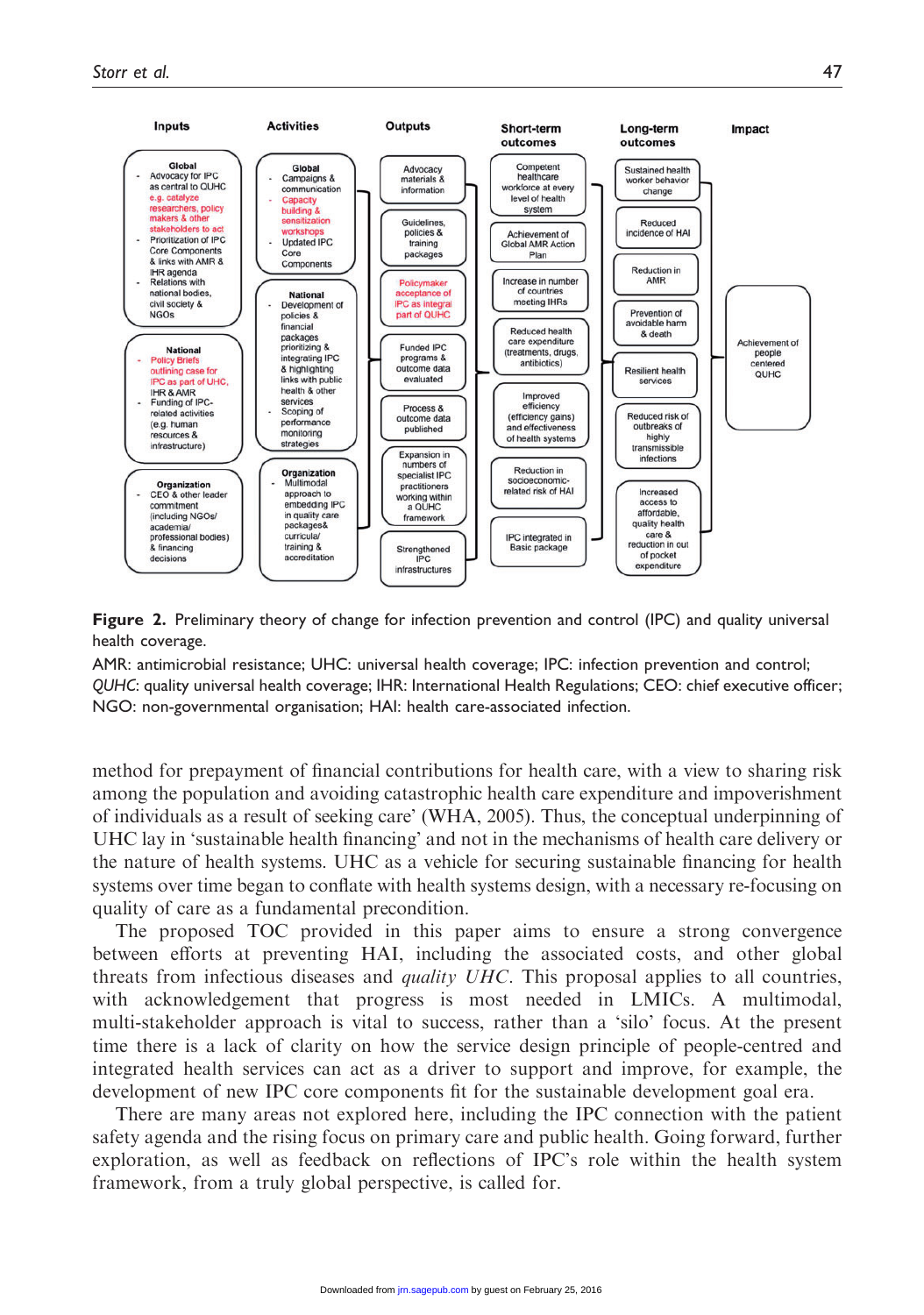| Domain   | Key points to consider                                                                                                                                                                                                                                                                                                                                                                                                                                                                                                                                                                                                                                                                                                                                                                                        |
|----------|---------------------------------------------------------------------------------------------------------------------------------------------------------------------------------------------------------------------------------------------------------------------------------------------------------------------------------------------------------------------------------------------------------------------------------------------------------------------------------------------------------------------------------------------------------------------------------------------------------------------------------------------------------------------------------------------------------------------------------------------------------------------------------------------------------------|
| Policy   | • The development of IPC policy briefs to strengthen health policy capacity in particular<br>focusing on a strong narrative on the interrelationship of IPC with palliation and<br>rehabilitation in relation to integrated people-centred care<br>• A multi-stakeholder collaboration to revise and update the existing WHO core<br>components for IPC programmes as they relate to quality UHC, together with<br>associated implementation and evaluation recommendations, aligned with new<br>policy briefs<br>• Clarification of the role of civil society in advocating for action on IPC<br>• Renewed focus on social marketing and campaigning in support of progress and<br>building upon the IPC communities experience in this field                                                                |
| Practice | • Technical support and guidance to national governments by WHO and other<br>development partners to build local institutional capacity on IPC within a UHC<br>context, including addressing health system constraints<br>• Strengthen the role of clinical nurses and nurse specialists in supporting and acting on<br>UHC, including by targeting undergraduate and postgraduate curricula                                                                                                                                                                                                                                                                                                                                                                                                                  |
| Research | The development of a research agenda focused on:<br>- Revisiting the 2008 global priority setting exercise for patient safety research<br>(WHO, 2008)<br>- The relationship between UHC and IPC and the value IPC adds in terms of<br>addressing access, eciency, quality and equity<br>- The relationship between the core components of IPC programmes and the<br>service design principles of people-centred and integrated health services<br>- The social determinants of health and HAI<br>- The relationship between HAI and non-communicable diseases to enhance the<br>economic and health-related quality of life dimension of IPC<br>• A commitment to implementation research by national and local governments in<br>support of the academic community, civil society and other key stakeholders |

Table 2. Key summary points for policy, practice and research.

WHO: World Health Organization; UHC: universal health coverage; IPC: infection prevention and control; HAI: health care-associated infection.

## Conclusion and recommendations

The relevance of IPC to the 'single most powerful concept that public health has to offer' (Chan, 2012) is beginning to become clearer, and the global community of nurses – frontline, specialist, managerial, leadership and academic – who on a day-to-day basis turn rhetoric into reality have an important role to play in making this happen. WHO's focus on UHC and quality, as well as the establishment of a new global IPC unit based within the Service Delivery and Safety Department of WHO (http://www.who.int/gpsc/ipc/en/), mean that there is leadership support and a foundation for the proposals in this paper.

This new IPC effort will be fully aligned with the WHO focus on ensuring the effective triangulation of UHC, quality and IPC to drive action within global, national and local public health. There remain, however, many gaps in current thinking. The IPC community needs to better understand and articulate its critical role in quality of care within the context of UHC, including the socioeconomic dimension of IPC and HAI. It needs to clearly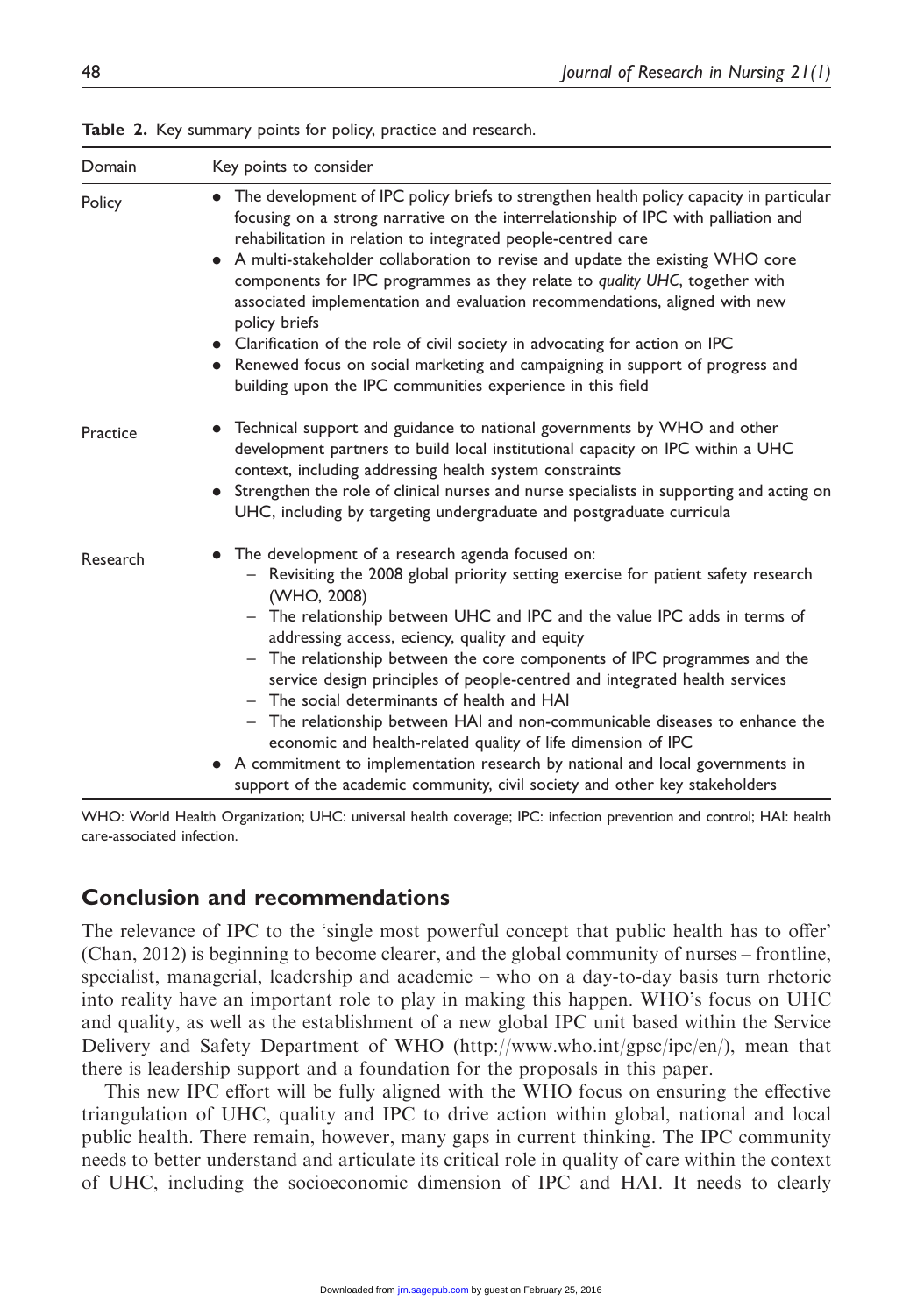articulate the role it occupies in *quality UHC* and health system strengthening as well as its contribution to population health outcomes, including the value of the cost investment when considering affordable health services. Unless this happens, systems moving towards UHC will be impeded in embedding IPC within health systems designed to deliver safety, quality, efficiency and effectiveness for everyone. In parallel, the current generation of health care workers, including nurses and leaders at every level, is faced with a once-in-a-generation opportunity to redefine the value that IPC can bring to the quality of peoples' lives and to support just how IPC will be incorporated into global health and development in the new world agenda of *quality UHC*. In order to capitalise on this opportunity the TOC model highlights the action required at a number of levels.

At the global and national levels, a new policy dialogue is warranted that better presents IPC as a serious consideration for policy-makers, funders and research institutions. At the national level, HAI needs to be better recognised as a health system problem for which there are viable and effective mitigations and implementation strategies already available to support policy-level action. Leveraging the current call to action on AMR and IHR provides a natural and immediate focus for national and local governments. Such action will strengthen regional and sub-regional-level action, including taking IPC seriously and stimulating investment in the infrastructures necessary for effective IPC. The latter requires a multimodal approach based on investment in WASH alongside the development of leadership and competence, effective monitoring, and advocacy campaigns, all of which contribute to a shift in the culture around IPC and HAI prevention. Predicated on global and national action at the institutional level, IPC will have a better likelihood of being embedded within an effective functioning health system. Action at each of these levels is crucial in catalysing sustainable changes in the structures and processes required to influence behaviour. Building on the viewpoint of Schmidt and colleagues (2015), integrating IPC within UHC will go some way to ensuring a continued focus on equitable improvement with associated benefits in terms of reduction of harm and death, alongside the pursuit of more health care services for populations around the world. The authors recommend further exploration and sharing of information from those in the field as to how the proposals described here could influence future work for this global agenda.

## Key points for policy, practice and/or research

- . IPC is an important part of quality and essential for safe health service delivery in every country of the world.
- . However there is at present a lack of clarity on the interrelationship between quality UHC and IPC, and the latter's role within the current development agenda.
- . This paper presents IPC as central to the quality dimension of strong UHC-based health systems and describes a preliminary theory of change informed by current literature.
- . Moving forward, a focus on the development of a strong policy narrative and the provision of technical support and guidance to national governments is proposed together with a fresh look at the research agenda to address identified gaps.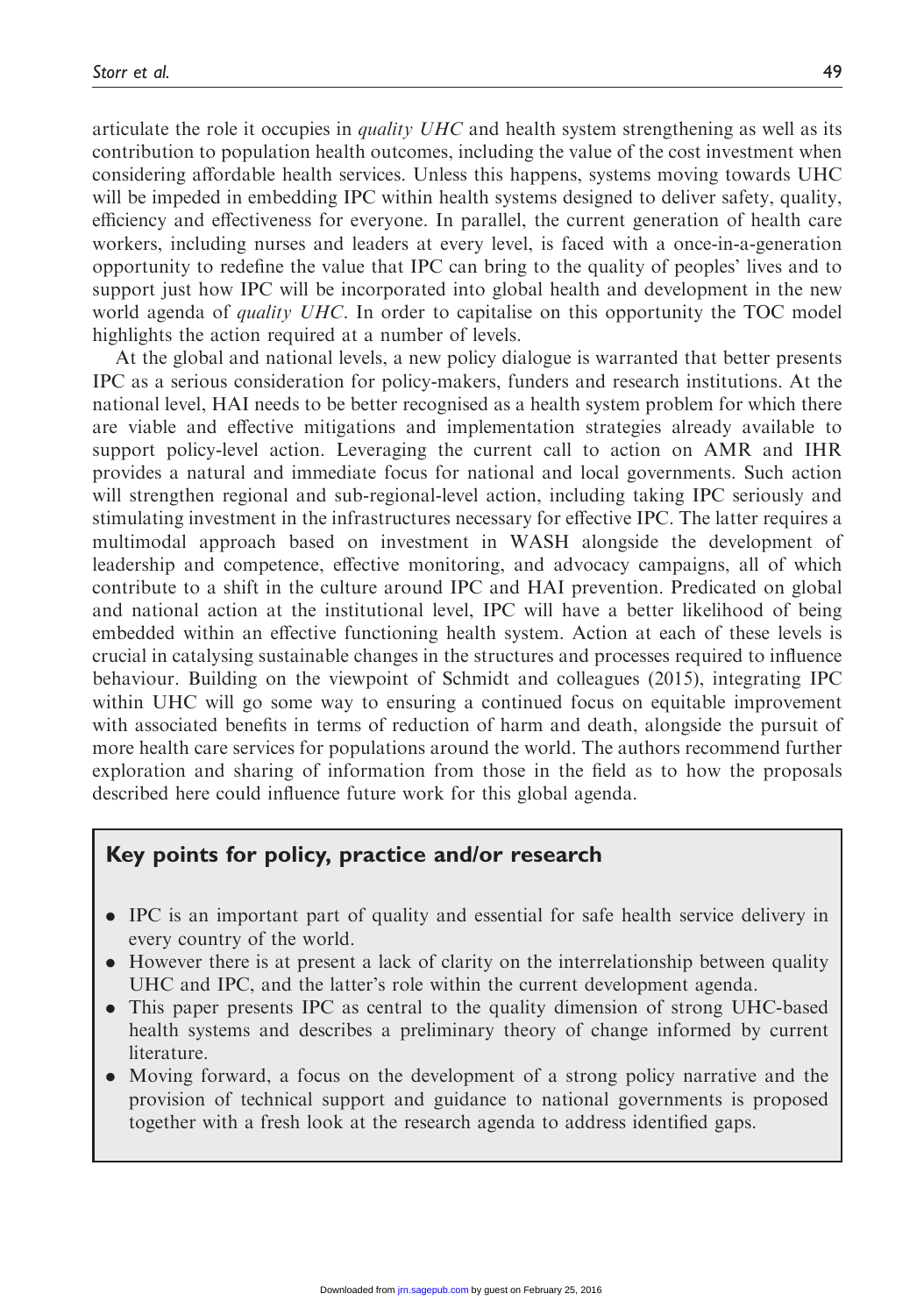#### Declaration of conflicting interests

The authors declared no potential conflicts of interest with respect to the research, authorship and/or publication of this article.

#### Funding

The authors received no financial support for the research, authorship and/or publication of this article.

#### **References**

- Abiiro GA and De Allegri M (2015) Universal health coverage from multiple perspectives: A synthesis of conceptual literature and global debates. BMC International Health and Human Rights 15: 17.
- Allegranzi B, Bagheri Nejad S, Combescure C, et al. (2011) Burden of endemic health-care-associated infection in developing countries: Systematic review and meta-analysis. The Lancet 377(9761): 228–241. Available at: http://www.the lancet.com/journals/lancet/article/PIIS0140-6736(10)61458- 4/abstract (accessed 17 January 2016).

Bartram J, Cronk R, Montgomery M, et al. (2015) Lack of toilets and safe water in health-care facilities. Bulletin of the World Health Organization 93: 210.

- Braveman P (2011) Accumulating knowledge on the social determinants of health and infectious disease. Public Health Reports 126(Suppl. 3): 28–30.
- Chan M (2012) Universal coverage is the ultimate expression of fairness. Acceptance speech at the 65th World Health Assembly; Geneva, Switzerland. Available at: http:// www.who.int/dg/speeches/2012/wha\_20120523/en/ index.html (accessed 17 January 2016).
- Evans DB, Marten R and Etienne C (2012) Universal health coverage is a development issue. The Lancet 380(9845): 864–865.
- Farrar JJ and Piot P (2014) The Ebola emergency: Immediate and action, ongoing strategy. New Engl Journal of Medicine 371(16): 1545–1546.
- Global Health Workforce Alliance and WHO (2013) A Universal Truth: No Health Without a Workforce: Third Global Forum on Human Resources for Health Report. Geneva: World Health Organization. Available at: http:// www.who.int/workforcealliance/knowledge/resources/ hrhreport2013/en/ (accessed 30 September 2015).
- Harries AD, Zachariah R, Tayler-Smith K, et al. (2010) Keeping health facilities safe: One way of strengthening the interaction between disease-specific programmes and health systems. Tropical Medicine & International Health 15(12): 1407–1412.
- Hussein J, Mavalankar DV, Sharma S, et al. (2011) A review of health system infection control measures in developing countries: What can be learned to reduce maternal mortality. Globalization and Health 7: 14.
- Kieny MP, David B and Evans DB (2013) Editorial: Universal health coverage. Eastern Mediterranean Health Journal 19: 5.
- The Lancet (2012) Editorial: The struggle for universal health coverage. The Lancet 380(9845): 859.
- Mitchell PH (2015) Nursing and health policy perspectives nursing and universal health coverage. International Nursing Review 62(3): 283–284.
- Moreno-Serra R and Smith PC (2012) Does progress towards universal health coverage improve population health? The Lancet 380(9845): 917–923.
- Pathmanathan I, O'Connor KA, Adams ML, et al. (2014) Rapid assessment of Ebola infection prevention and control needs: Six districts, Sierra Leone, October 2014. MMWR Morbidity and Mortality Weekly Report 63(49): 1172–1174.
- Savedoff W, de Ferranti D, Smith A, et al. (2012) Political and economic aspects of the transition to universal health coverage. The Lancet 380: 924–932.
- Schmidt H, Gostin LO and Emanuel EJ (2015) Public health, universal health coverage, and sustainable development goals: Can they coexist? The Lancet 386(9996): 928–930.
- Semenza JC, Suk JE and Tsolova S (2010) Social determinants of infectious diseases: A public health priority. Euro surveillance 15(27): 1–3.
- Shekelle PG, Pronovost PJ, Wachter RM, et al. (2013) The top patient safety strategies that can be encouraged for adoption now. Annals of Internal Medicine 158(5 Pt 2): 365–368.
- Storr J, Wigglesworth N and Kilpatrick C (2013) Integrating human factors with infection prevention and control: A Thought Paper developed for the Health Foundation. Available at: http://www.health.org.uk/publications/ integrating-human-factors-with-infection-prevention The Lancet (accessed 30 September 2015).
- Umscheid CA, Mitchell MD, Doshi JA, et al. (2011) Estimating the proportion of healthcare-associated infections that are reasonably preventable and the related mortality and costs. Infection Control and Hospital Epidemiology 32(2): 101–114.
- United Nations (UN) (2008) MDG Gap Task Force Report Millennium Development Goal 8. Delivering on the global partnership for achieving the Millennium Development Goals. New York: United Nations, pp. 35–43.
- United Nations (UN) (2015) Recovering from the Ebola Crisis. Submitted by United Nations, The World Bank, European Union and African Development Bank as a contribution to the formulation of national Ebola recovery strategies in Liberia, Sierra Leone and Guinea. Available at: http:// www.undp.org/content/dam/undp/library/crisis%20 prevention/Recovering%20from%20the%20Ebola%20 Crisis-Full-Report-Final\_Eng-web-version.pdf (accessed 30 September 2015).
- Wagner AK, Quick JD and Ross-Degnan D (2014) Quality use of medicines within universal health coverage: Challenges and opportunities. BMC Health Services Research 14: 357.
- Weiss C (1995) Nothing as practical as good theory: Exploring theory-based evaluation for comprehensive community initiatives for children and families. In: Connell IP, Kubisch AC, Schorr LB and Weiss CH (eds) New Approaches to Evaluating Community Initiatives: Volume 1, Concepts,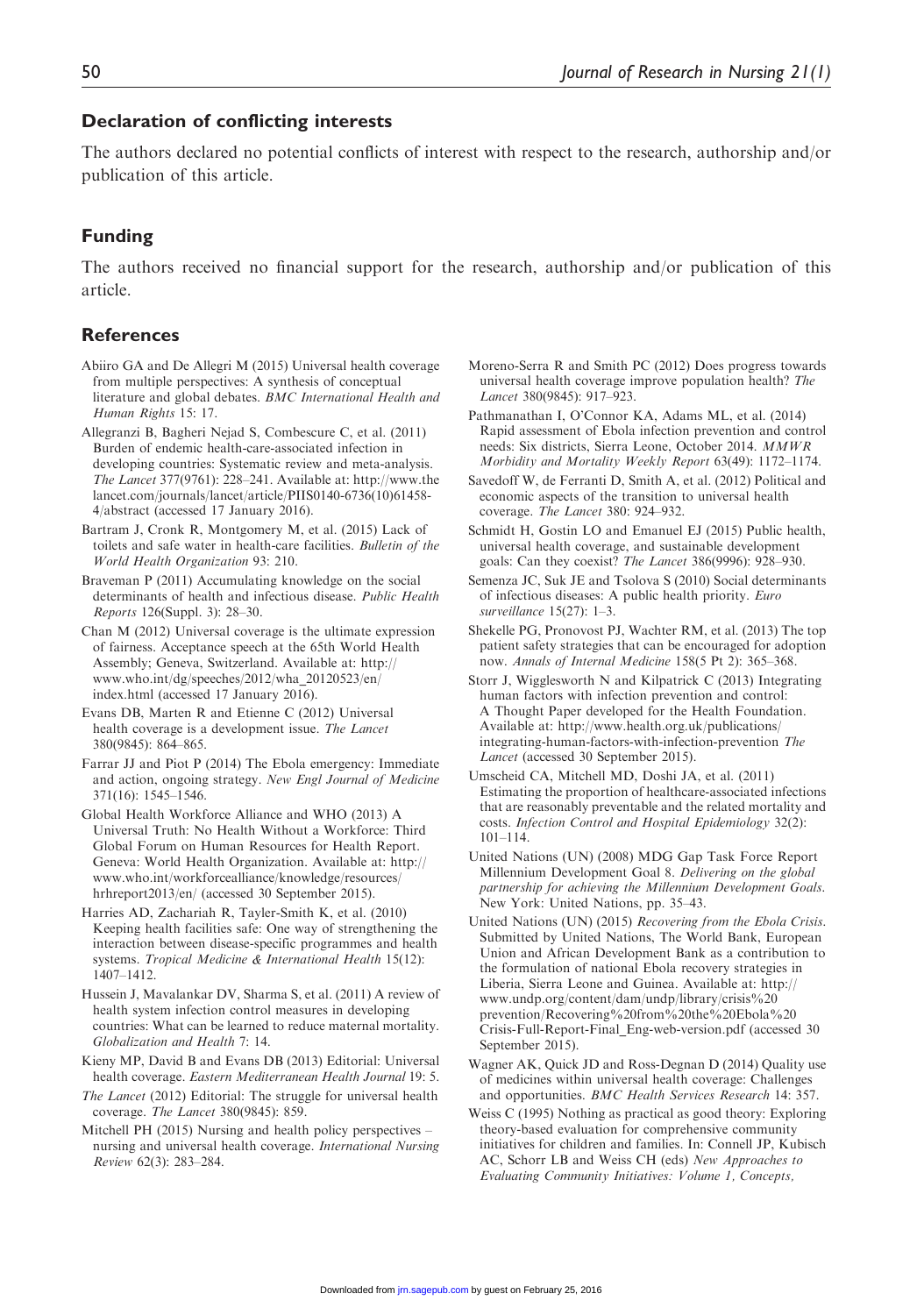Methods, and Contexts. Washington, DC: The Aspen Institute.

World Health Assembly (WHA) (2002) Resolution WHA55.18. Quality of Care: Patient Safety. In: Fifty-fifth World Health Assembly, Geneva, 13–18 May 2002. Volume 1. Resolutions and decisions. Geneva: World Health Organization (WHA55/2002/REC/1).

World Health Assembly (WHA) (2005) WHA58.33. Sustainable health financing, universal coverage and social health insurance. Available at: http://apps.who.int/iris/ bitstream/10665/20383/1/WHA58\_33-en.pdf?ua=1 (accessed 30 September 2015).

World Health Organization (WHO) (1978) World Health Organization and United Nations Children's Fund. Declaration of Alma Ata. In: Primary Health Care: Report of the International Conference on Primary Health Care, Alma-Ata, USSR. Geneva: WHO.

World Health Organization (WHO) (2007) The Right to Health. Joint Fact Sheet. Office of the United Nations High Commissioner for Human Rights, WHO. WHO/OHCHR/ 323. Geneva: WHO.

World Health Organization (WHO) (2008) Global Priorities for Research in Patient Safety, 1st edn. The Research Priority Setting Working Group. Available at: http://apps.who.int/ iris/bitstream/10665/44205/1/9789241598620\_eng.pdf (accessed 21 November 2015).

World Health Organization (WHO) (2009) Core Components for Infection Prevention and Control Programmes. Geneva: WHO. Available at: http://www.who.int/csr/resources/ publications/WHO\_HSE\_EPR\_2009\_1/en/index.html (accessed 30 September 2015).

World Health Organization (WHO) (2011) Report on the Burden of Endemic Health Care-associated Infection Worldwide. Geneva: WHO. Available at: http://www. health.org.uk/publication/integrating-human-factorsinfection-prevention-and-control (accessed 30 September 2015).

World Health Organization (WHO) (2012a) The evolving threat of antimicrobial resistance – Options for action. Geneva: WHO. Available at: http://www.who.int/ patientsafety/implementation/amr/en/ (accessed 17 January 2016).

World Health Organization (WHO) (2012b) WHO Hand Hygiene Self-assessment Framework Global Survey Summary Report. Geneva: WHO. Available at: http://www.who.int/ gpsc/5may/

summary\_report\_HHSAF\_global\_survey\_May12.pdf (accessed 30 September 2015).

World Health Organization (WHO) (2013) World Health Report 2013: Research for Universal Health Coverage. Geneva: WHO. Available at: http://www.who.int/whr/2002/ chapter2/en/index4.html (accessed 30 September 2015).

World Health Organization (WHO) (2014a) Universal Health Coverage and Patient Safety & Quality: Understanding the Central Role of PSQ in UHC through Practical Experience in Low- and Middle-income Countries. Geneva: WHO. WHO/ HIS/SDS/2014.10.

World Health Organization (WHO) (2014b) Antimicrobial Resistance: Global Report on Surveillance. Geneva: WHO. Available at: http://www.who.int/drugresistance/documents/ surveillancereport/en/ (accessed 30 September 2015).

World Health Organization (WHO) (2015a) Water, Sanitation and Hygiene in Health Care Facilities: Status in Low- and Middle-income Countries and Way Forward. Available at: http://apps.who.int/iris/bitstream/10665/154588/1/ 9789241508476\_eng.pdf (accessed 30 September 2015).

World Health Organization (WHO) (2015b) 2015 Global Reference List of 100 Core Health Indicators. Geneva: WHO. WHO/HIS/HSI/2015.3.

World Health Organization (WHO) (2015c) Worldwide Country Situation Analysis: Response to Antimicrobial Resistance. Available at: http://apps.who.int/iris/bitstream/ 10665/163468/1/9789241564946\_eng.pdf?ua=1&ua=1 (accessed 30 September 2015).

World Health Organization (WHO) (2015d) WHO Global Strategy on People-Centred and Integrated Health Services: Interim Report. Geneva: WHO.

Zimlichman E, Henderson D, Tamir O, et al. (2013) Health care-associated infections: A meta-analysis of costs and financial impact on the US health care system. JAMA Internal Medicine 173(22): 2039–2046.

Zingg W, Holmes A, Dettenkofer M, et al. (2015) Hospital organisation, management, and structure for prevention of health-care-associated infection: A systematic review and expert consensus. The Lancet Infectious Diseases 15: 212–224.

Julie Storr (BN(Hons) RGN RHV MBA) qualified as a nurse and health visitor in 1990 and has a decade of experience working for WHO on the development, implementation and evaluation of global improvement programmes with a focus on behaviour change. Her current work straddles two new WHO units – quality UHC and global IPC. Most recently her technical and leadership expertise was called on to support WHO's Ebola response and recovery efforts. She was previously Assistant Director at the National Patient Safety Agency and Director of the cleanyourhands campaign. Julie is peer reviewer of a range of academic journals including Globalisation and Health and Implementation Science and on the international advisory board of the Journal of Infection Prevention. She is studying for a doctorate in public health (health care leadership and management) at Johns Hopkins Bloomberg School of Public Health, Baltimore.